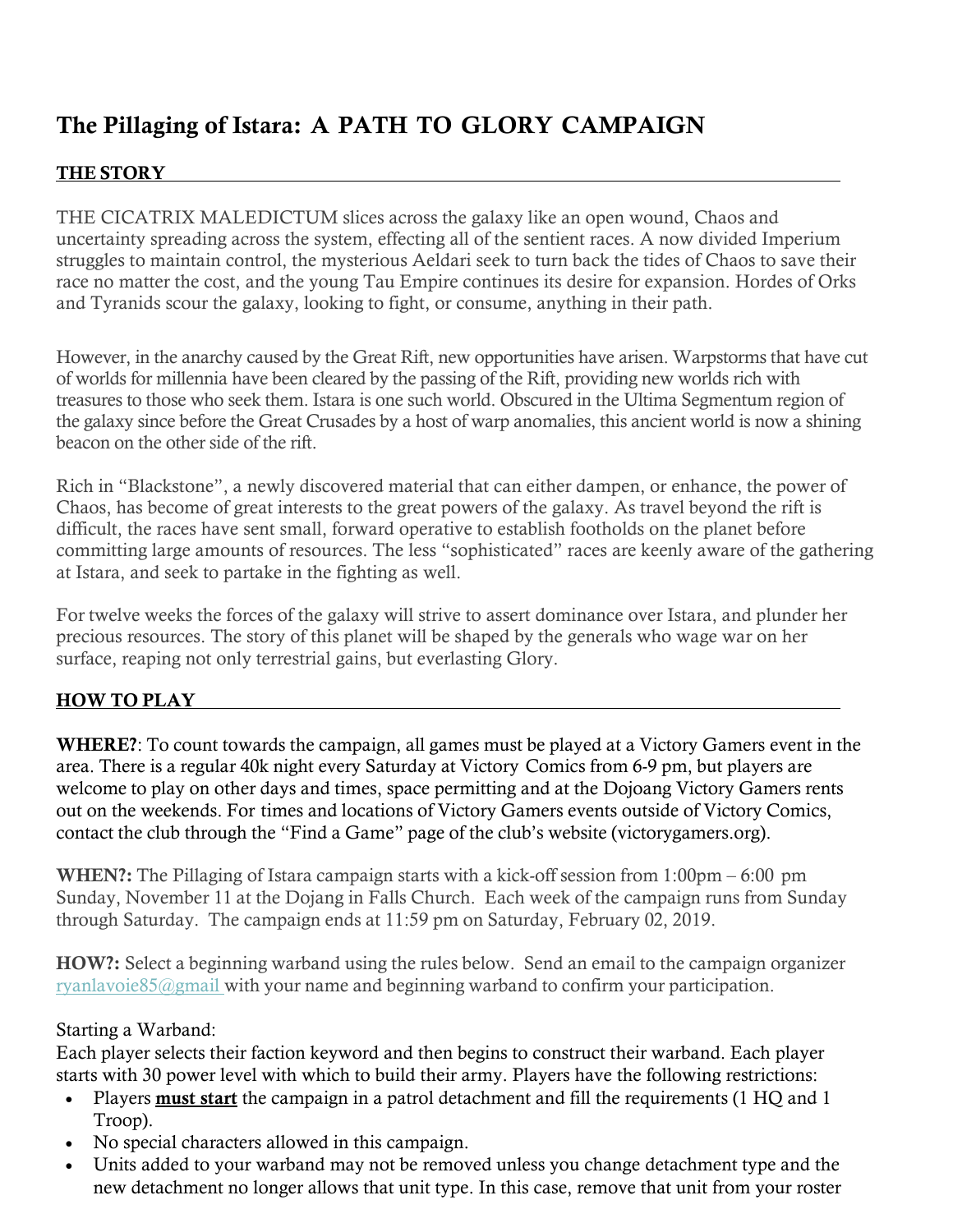and gain back the power spent on that unit.

• Once a unit is purchased, you may **NOT** later alter their equipment or increase the size of the unit. If a player wishes to purchase a unit larger than starting size, they must do so at the time of the initial purchase. (Example: A player that wants a 10 man Space Marine Tactical Squad would have to spend 9 Power Level at the time of purchase. The player could **not** purchase a five man Tactical Squad week 1 and then spend 4 Power Level the next week to increase the squad size to 10). The intent of this rule is to mitigate potential abuses of the Power Level system, and to force players to be more strategic in their warband development.

# Growing a warband:

After players have completed a game their warband grows by increasing the total Power Rating of the warband:

- Each Player may only play 1 game per campaign week.
- For competing in a game, both players gain  $3 + D3$  power to their warband's Power rating.
- The player that won the game gains an additional D3 power to their warband's rating.
- If one player has at least 25% less Power Level rating than their opponent, they are the Underdog. Underdog's gain an additional 3 power after the game's completion when rolling for warband growth. \*Note\* this will allow players who enter the campaign late or miss several weeks get back into the fight.
- Players may also spend resources to further grow their army as explained below. Note that excess power is cumulative and players do not have to spend their power immediately by adding new units to their roster, thus allowing players to save up for expensive units.

# Resources:

Instead of glory points, each faction has resources. Each player begins with 30 resources.

- Players lose 3 resources at the start of each round in the campaign before any battles are played.
- If a player wins a battle in that round, they gain 2 resources.
- The following is table that can be used for keeping track of resource points:

| Resource: | <b>Starting</b><br>amount: | <b>Amount Lost</b><br>per game<br>played: | Amount<br>Gained per<br>game victory: | Total |
|-----------|----------------------------|-------------------------------------------|---------------------------------------|-------|
|           | 30                         | -3                                        | +2                                    |       |

Additionally, after a battle has been played resources can be spent in the following ways by both players.

- A player can spend one of their resource points to re-roll a single dice when determining how much power is gained after a battle. (A re-roll cannot be re-rolled).
- A player can spend 3 resource points to add a D6 to their roll when determining how much power is gained after the battle.
- A player can choose to spend 5 resource points to not roll any dice for determining power level increase and instead gain a flat 12 power.
- The player can spend 5 resource points to change detachments. Any units that cannot fit in the detachment are removed and the power cost refunded.
- A player can spend 10 resource points to change one their faction keywords.
- Once a player reaches 0 resource points, their warband is in **TOTAL WAR**, as described below.

There will be a document box with scorecards in the store, along with Missions assigned for each week,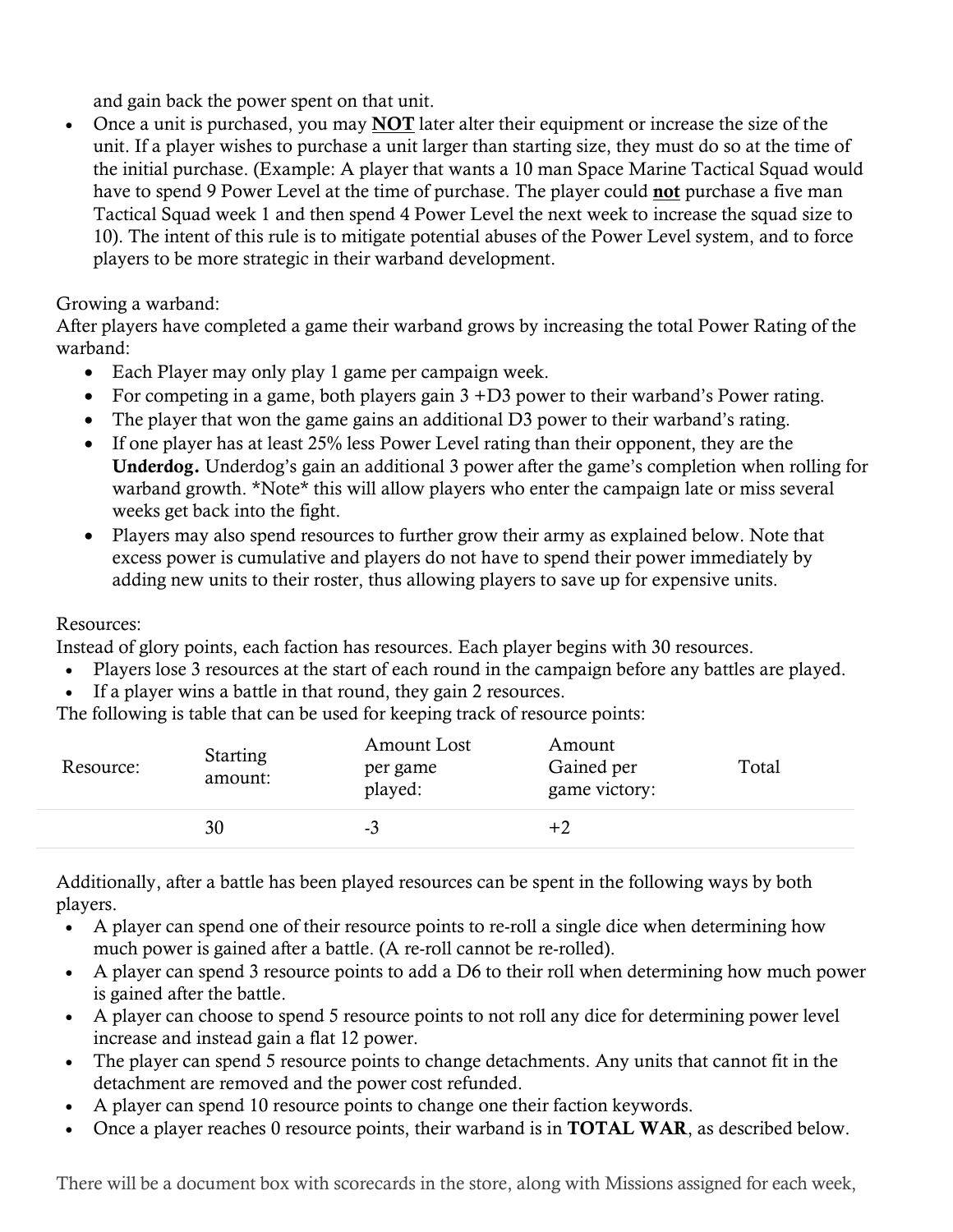which will come from a variety of sources included, but not limited to, Open Play, Narrative, Eternal War, and custom missions specifically created or modified for the campaign. (If both players agree to use a different mission than the one assigned, this is allowed. However, if an agreement cannot be reached, players must use the recommended mission)

At the end of each battle, take a photo of your scorecard (provided at the end of this package) and send it to the campaign organizer at ryanlavoie85@gmail.com. A dedicated email chain will be set up each week to send in results. At the end of each week, results will be tabulated and posted on the www.victorygamers.org website and the Victory Gamers Falls Church Facebook page.

# ADDITIONAL RULES

- Secondary Objectives: If players use the assigned mission for the week, players may attempt to score the "Secondary Objective". Generally, the reward will be achievable by either player during the course of the game, and will reward additional Blackstone (resources).
- Bounties: Players should keep an eye out for posted bounties that will provide awards to those able to achieve them.
- TOTAL WAR: When a player reaches 0 Resource points, they are in TOTAL WAR. While the player can continue to play in the campaign, they will find that expending their resources so readily in the course of a battle has consequences. A player in TOTAL WAR has the following additional rules:
	- o A player may continue to play in the campaign even if they do not have the necessary 3 resources before the game starts. However, a player cannot gain the +2 resources for winning a game.
	- o A player in TOTAL WAR can no longer add Power Level to their army (The player does not roll 1/2D6 Dice after the completion of a game)
	- o Players can no longer score "Presentation" points outside of the points for painting a new data sheet each week. (See below)
	- o A player may still score Bounties and Secondary Objectives. This may bring a player out of TOTAL WAR.

\*NOTE\* This rule is in place to stop players from trying to curb a player from spending all of their resources at the beginning of the campaign to outpace other armies. A player may still do this, but will likely find it hard to win the "BEST WARLORD" prize.

- The Meek Shall Inherit: If a Player is an "Underdog" (as described above), that player has the ability to use a "Ruse" card from the Open War deck. Additionally, if that Underdog is playing with an army that has a Power Level at least 50% lower than his opponent, he may use a "Sudden Death" card from the Open War deck in additional the "Ruse" card.
- Temporary Armistice: I fully understand that this campaign will overlap the holidays which can lead to weeks where a large amount of people cannot play. If during the weeks of the major holidays, if 75% of the participating generals agree to it, we will temporarily postpone the campaign one week, and continue on at the same point in the campaign in the following week.

WHY?: There are several rewards for victory: an individual award for winning the campaign (Best General); an award for the best overall performance of the campaign (Best Warlord); an award for the best painter (Best Artist); and an award for the warband with the best overall narrative story (Best Storyteller).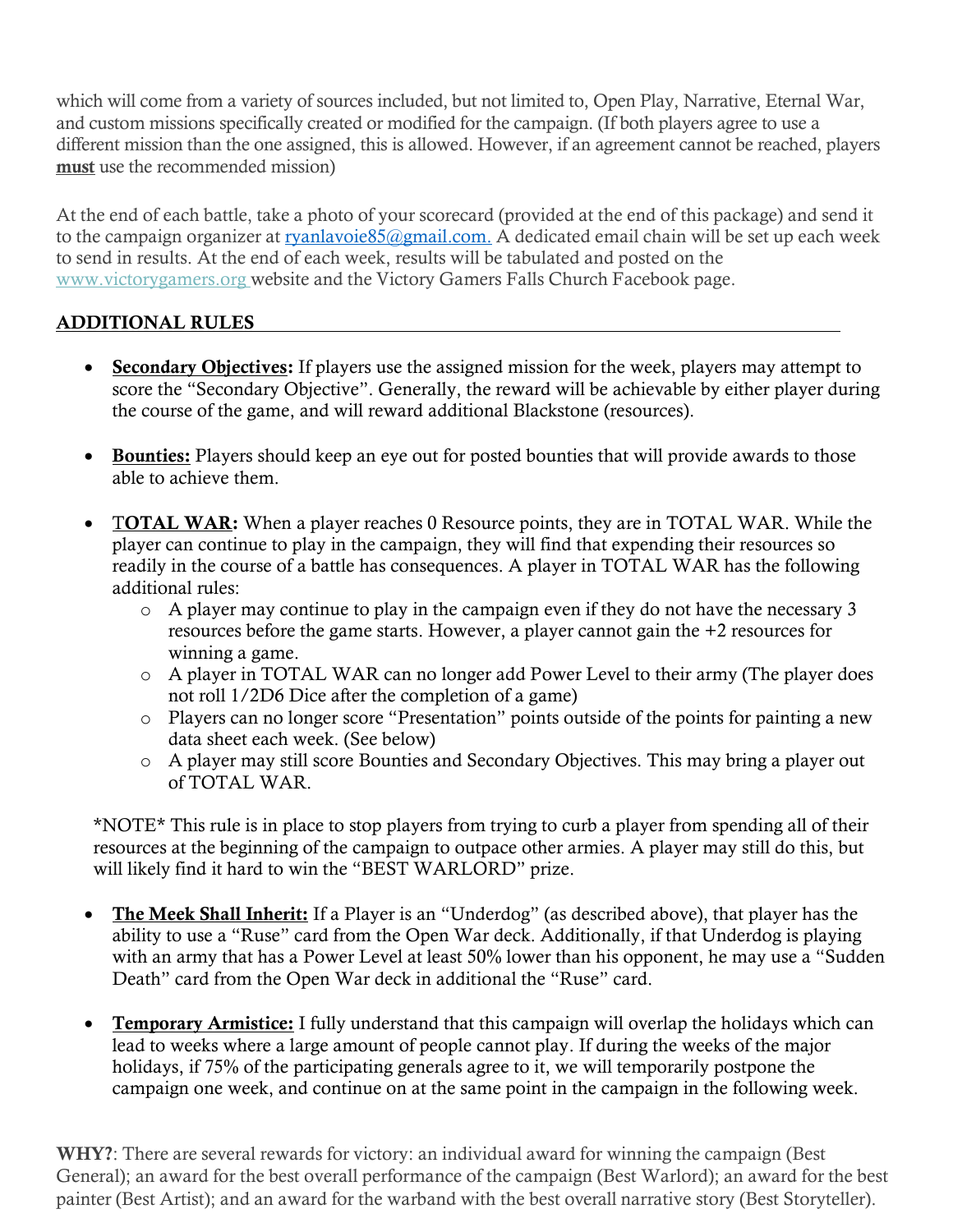The prize for Best Warlord is a \$50 Victory Comics gift card. The prize for each of the other awards is a \$25 Victory Comics gift card. Prizes will be awarded in January 2019.

# PATHS TO GOLRY

#### BEST GENERAL PRIZE

The winner of the Best General prize will be the player that amasses the most Resource points at the end of the 12-week campaign. If at the end of the campaign there is a tie as to the number of resource points left, the player with the most total wins from the campaign will take the prize. If still tied, these players will have one final game against each other to decide the best general.

#### BEST WARLORD PRIZE

The winner of the Best Warlord prize will be the player that amasses the most Victory Points at the end of the 12-week campaign. Victory Points are earned from achieving following Quests:

*Quests:*

• Perservance. 1 point for every game played during the campaign.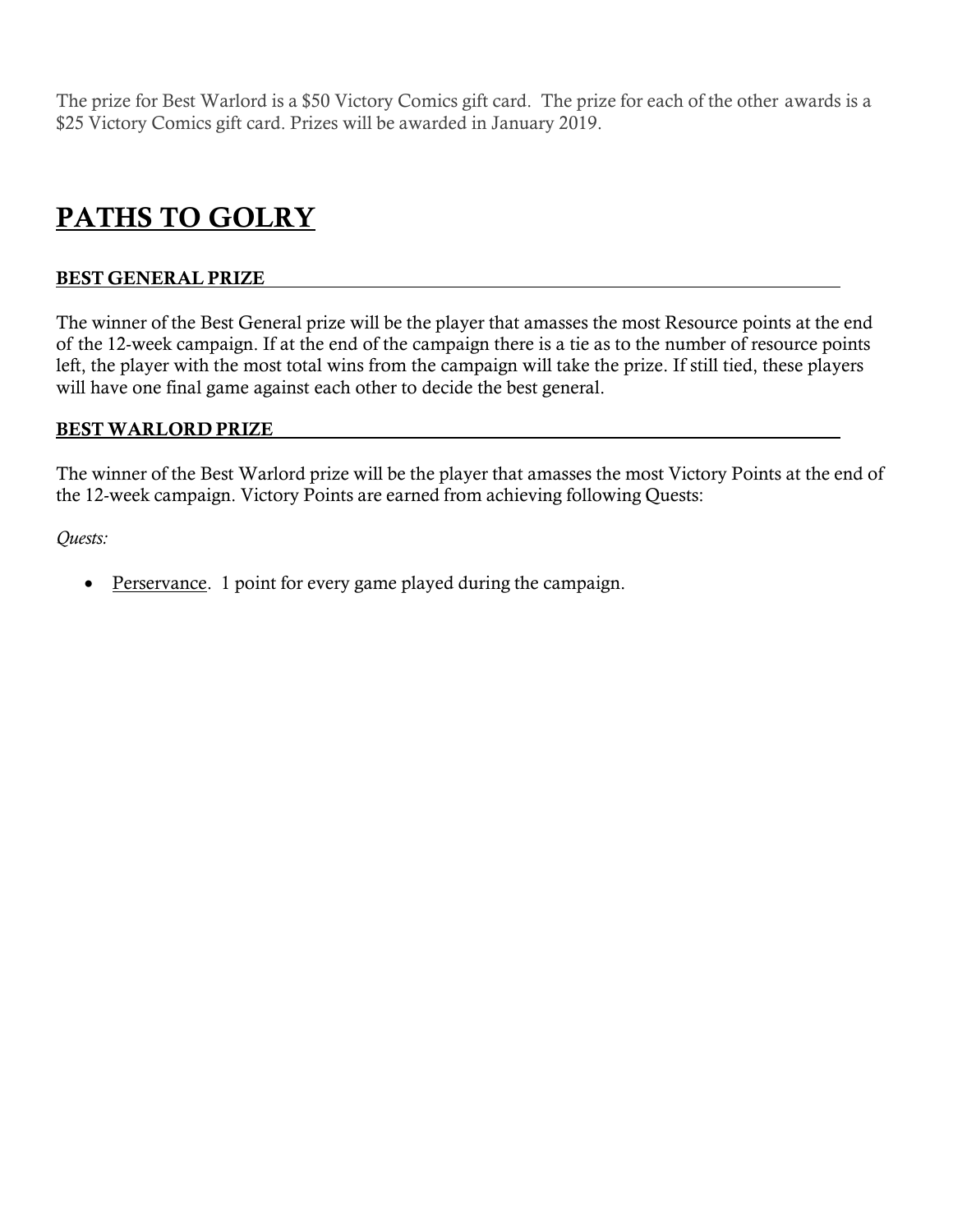- **Performance.** 1 point for every victory during the campaign (6 max).
- Painting. 4, 3, and 2 points for first, second and third place winners in the painting competition. 1 additional point for a fully painted datasheet during the campaign to tabletop standard (1 point max per week) (player must email a photo of the datasheet painted to ryanlavoie85@gmail.com and attests that the models were painted during the campaign).
- Presentation. 4, 3, and 2 points for first, second and third place winners in the Best Storyteller competition. 1 point per week for having a printed list for your opponent of models in your warband every week, including names for all heroes and units in your warband. 1 point for having an army that is fully WYSIWYG (what you see is what you get). 4 points for building a thematic display tray matching your warband before Week 11. 3 points for writing a backstory for your warband within 3 weeks of your starting. 1 point for converting a model to represent a unique hero in your army before Week 11 (3 points max).
- Promotion. 2 points for bringing a new player to the game (no max). A new player is one that has not played Warhammer 40,000 prior to the start of the campaign or who has never played at a Victory Gamer's event, and who plays at least one game in the campaign.
- Participation. 2 points for being a new player to the game (as defined above).
- Patronage. 2 points for each purchase of \$25 of merchandise from Victory Comics (4 points max). Player must email photo of receipt to **ryanlavoie85@gmail.com.** (*Examples*: single \$50 purchase earns 4 points; a \$35 purchase earns 2 points and the \$15 left over is lost and cannot be used and aggregated later).

## BEST ARTIST PRIZE

This award will be given to the person who wins the painting competition that will be held during the campaign, with models on display at Victory Comics. Points will be a mix of votes received by Victory Comic's customers and a paint judge score. Models do not have to be a part of your warband, but must come from your faction and must be painted after the start of the campaign.

#### BEST STORYTELLER PRIZE

This award goes to the person who presents the most compelling and interesting narrative for his or her warband. This includes creating a themed army that is unique, but still respectful of the lore. (While an army full of hellblasters may be very strong, it will not score well in the storyteller category). The award will be judged by a panel of experienced narrative event organizers and/or neutral parties. Will take place in January, with additional details to come.

## **SCORECARDS**

In order to make scoring easy and transparent, the results of each week's battles should be recorded using a scorecard. Scorecards will be provided in the campaign document box at Victory Comics, and will be available for download from the www.victorygamers.org website. At the end of each battle, each players should take a photo of their scorecard and email the photo to ryanlavoie85@gmail.com. The scorecards will be used to tabulate results for the week. Please keep the same scorecard and update it each week. A scorecard is provided on the next two pages.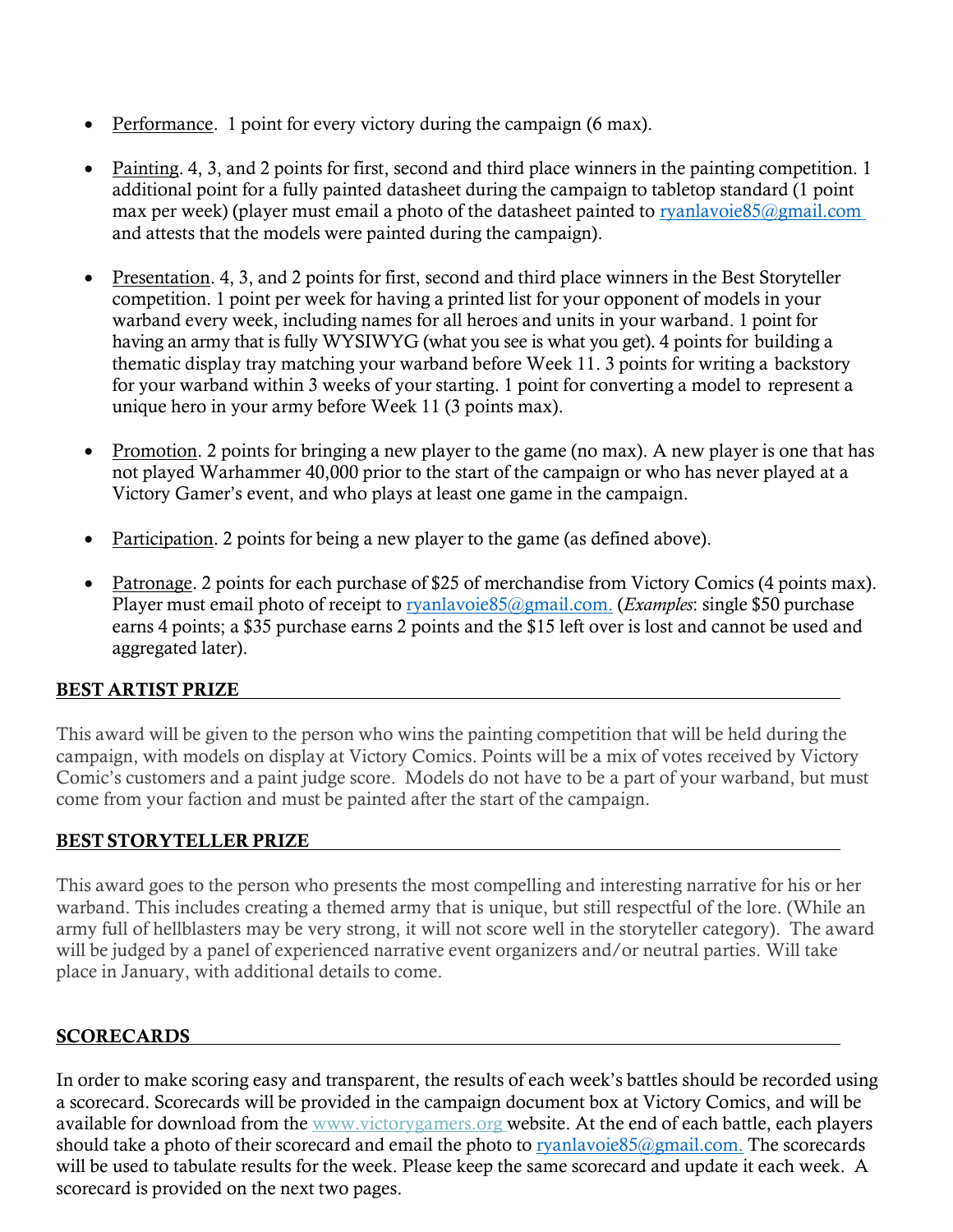### PILLAGING OF ISTARA SCORECARD NAME OF PLAYER:

| Week                | Opponent | Result (Win, Loss) | <b>Secondary Objective</b><br>Achieved? Yes/No | <b>Bounty A</b><br>Yes/No |
|---------------------|----------|--------------------|------------------------------------------------|---------------------------|
| $1$ (Nov. 11-17)    |          |                    |                                                |                           |
| $2$ (Nov. 18-24)    |          |                    |                                                |                           |
| 3 (Nov. 25-Dec. 1)  |          |                    |                                                |                           |
| 4 (Dec 2-8)         |          |                    |                                                |                           |
| $5(Dec. 9-15)$      |          |                    |                                                |                           |
| 6 (Dec. 16-22)      |          |                    |                                                |                           |
| 7 (Dec. 23-29)      |          |                    |                                                |                           |
| 8 (Dec. 30- Jan. 5) |          |                    |                                                |                           |
| $9$ (Jan 06 - 12)   |          |                    |                                                |                           |
| $10$ (Jan. 13-19)   |          |                    |                                                |                           |
| 11 (Jan. 20-26)     |          |                    |                                                |                           |
| 12 (Jan. 27-Feb. 2) |          |                    |                                                |                           |

# *Victory Points Earned:*

Perseverance. 1 point for every game played during the campaign.

Performance. 1 point for every victory during the campaign (6 max).

Painting. 4, 3, and 2 points for first, second and third place winners in the painting competition. 1 additional point for a fully painted datasheet during the campaign to tabletop standard (1 point max per week) (player must email a photo of the datasheet painted to ryanlavoie85@gmail.com and attests that the models were painted during the campaign).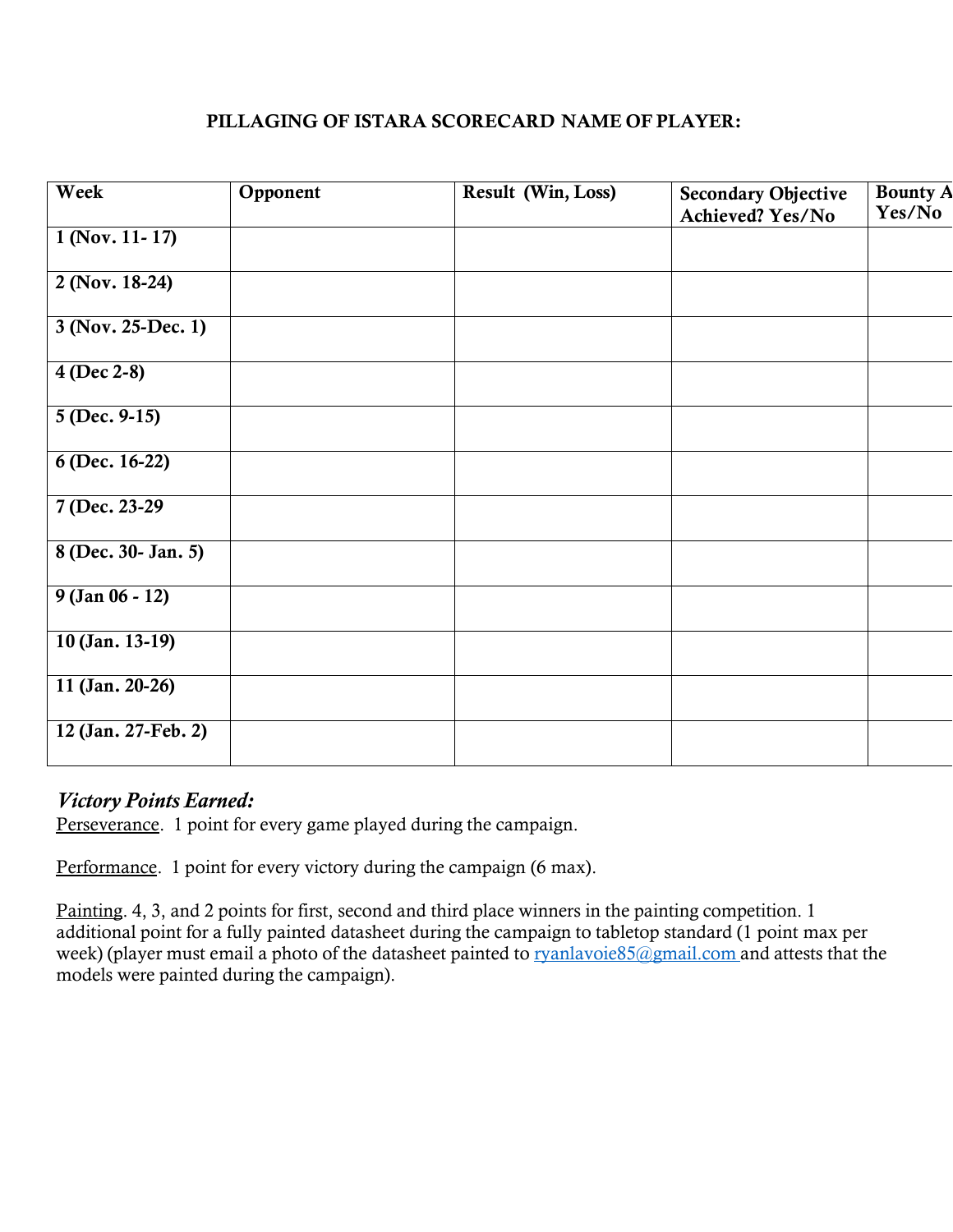Presentation. 4, 3, and 2 points for first, second and third place winners in the Best Storyteller competition. 1 point per week for having a printed list for your opponent of models in your warband every week, including names for all heroes and units in your warband. 1 point for having an army that is fully WYSIWYG (what you see is what you get). 4 points for building a thematic display tray matching your warband before Week 11. 3 points for writing a backstory for your warband within 3 weeks of your starting. 1 point for converting a model to represent a unique hero in your army before Week 11 (3 points max).

Promotion. 2 points for bringing a new player to the game (no max). A new player is one that has not played Warhammer 40,000 prior to the start of the campaign or who has never played at a Victory Gamer's event, and who plays at least one game in the campaign..

Participation. 2 points for being a new player to the game (as defined above).

Patronage. 2 points for each purchase of \$25 of merchandise from Victory Comics (4 points max). Player must email photo of receipt to ryanlavoie85@gmail.com. (*Examples*: single \$50 purchase earns 4 points; a \$35 purchase earns 2 points and the \$15 left over is lost and cannot be used and aggregated later).

| Week                | <b>Victory Points</b> | Quests Achieved (Please Indicate the Quest and how many Victory |
|---------------------|-----------------------|-----------------------------------------------------------------|
| $1$ (Nov. 11-17)    |                       |                                                                 |
| $2$ (Nov. 18-24)    |                       |                                                                 |
| 3 (Nov. 25-Dec. 1)  |                       |                                                                 |
| 4 (Dec 2-8)         |                       |                                                                 |
| $5(Dec. 9-15)$      |                       |                                                                 |
| 6 (Dec. 16-22)      |                       |                                                                 |
| 7 (Dec. 23-29)      |                       |                                                                 |
| 8 (Dec. 30- Jan. 5) |                       |                                                                 |
| $9$ (Jan 06 - 12)   |                       |                                                                 |
| $10$ (Jan. 13-19)   |                       |                                                                 |
| 11 (Jan. 20-26)     |                       |                                                                 |
| 12 (Jan. 27-Feb. 2) |                       |                                                                 |